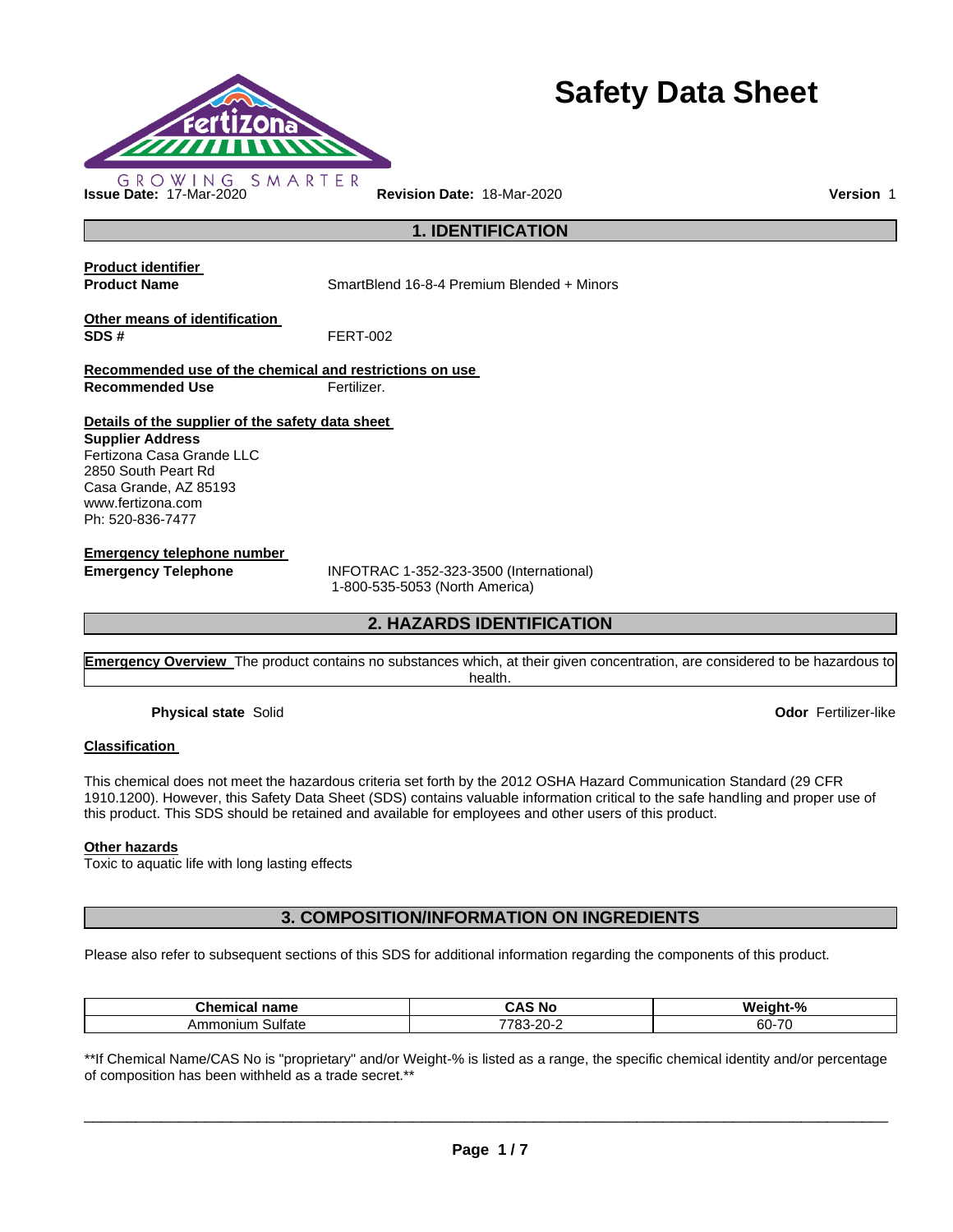#### \_\_\_\_\_\_\_\_\_\_\_\_\_\_\_\_\_\_\_\_\_\_\_\_\_\_\_\_\_\_\_\_\_\_\_\_\_\_\_\_\_\_\_\_\_\_\_\_\_\_\_\_\_\_\_\_\_\_\_\_\_\_\_\_\_\_\_\_\_\_\_\_\_\_\_\_\_\_\_\_\_\_\_\_\_\_\_\_\_\_\_\_\_ **4. FIRST AID MEASURES**

#### **Description of first aid measures**

| <b>General Advice</b>                                       | Provide this SDS to medical personnel for treatment.                                                                                                                                          |
|-------------------------------------------------------------|-----------------------------------------------------------------------------------------------------------------------------------------------------------------------------------------------|
| <b>Eye Contact</b>                                          | Rinse cautiously with water for several minutes. Remove contact lenses, if present and<br>easy to do. Continue rinsing. If eye irritation persists: Get medical advice/attention.             |
| <b>Skin Contact</b>                                         | Wash with plenty of water. Take off contaminated clothing. Wash contaminated clothing<br>before reuse. If skin irritation persists, call a physician.                                         |
| <b>Inhalation</b>                                           | Remove exposed individual(s) to fresh air for 20 minutes. Consult a physician/poison center<br>if individual's condition declines or if symptoms persist.                                     |
| Ingestion                                                   | Rinse mouth. Do NOT induce vomiting. Drink 1 or 2 glasses of water. Never give anything<br>by mouth to an unconscious person. Call a poison center or doctor/physician if you feel<br>unwell. |
| Most important symptoms and effects, both acute and delayed |                                                                                                                                                                                               |
| <b>Symptoms</b>                                             | May cause eye and skin irritation. May be harmful if swallowed.                                                                                                                               |
|                                                             | Indication of any immediate medical attention and special treatment needed                                                                                                                    |
| <b>Notes to Physician</b>                                   | Treat symptomatically.                                                                                                                                                                        |

## **5. FIRE-FIGHTING MEASURES**

#### **Suitable Extinguishing Media**

Use extinguishing measures that are appropriate to local circumstances and the surrounding environment.

#### **Unsuitable Extinguishing Media** Not determined.

#### **Specific Hazards Arising from the Chemical**

Product is not flammable.

#### **Protective equipment and precautions for firefighters**

As in any fire, wear self-contained breathing apparatus pressure-demand, MSHA/NIOSH (approved or equivalent) and full protective gear.

## **6. ACCIDENTAL RELEASE MEASURES**

#### **Personal precautions, protective equipment and emergency procedures**

| <b>Personal Precautions</b>                          | Wear protective clothing as described in Section 8 of this safety data sheet. Ventilate area<br>of leak or spill.                                         |
|------------------------------------------------------|-----------------------------------------------------------------------------------------------------------------------------------------------------------|
| <b>Environmental precautions</b>                     |                                                                                                                                                           |
| <b>Environmental precautions</b>                     | Do not allow into any sewer, on the ground or into any body of water. See Section 12 for<br>additional Ecological Information.                            |
| Methods and material for containment and cleaning up |                                                                                                                                                           |
| <b>Methods for Containment</b>                       | Prevent further leakage or spillage if safe to do so.                                                                                                     |
| <b>Methods for Clean-Up</b>                          | Avoid creating dust. Reclaim where possible. Sweep up and shovel into suitable containers<br>for disposal. For waste disposal, see section 13 of the SDS. |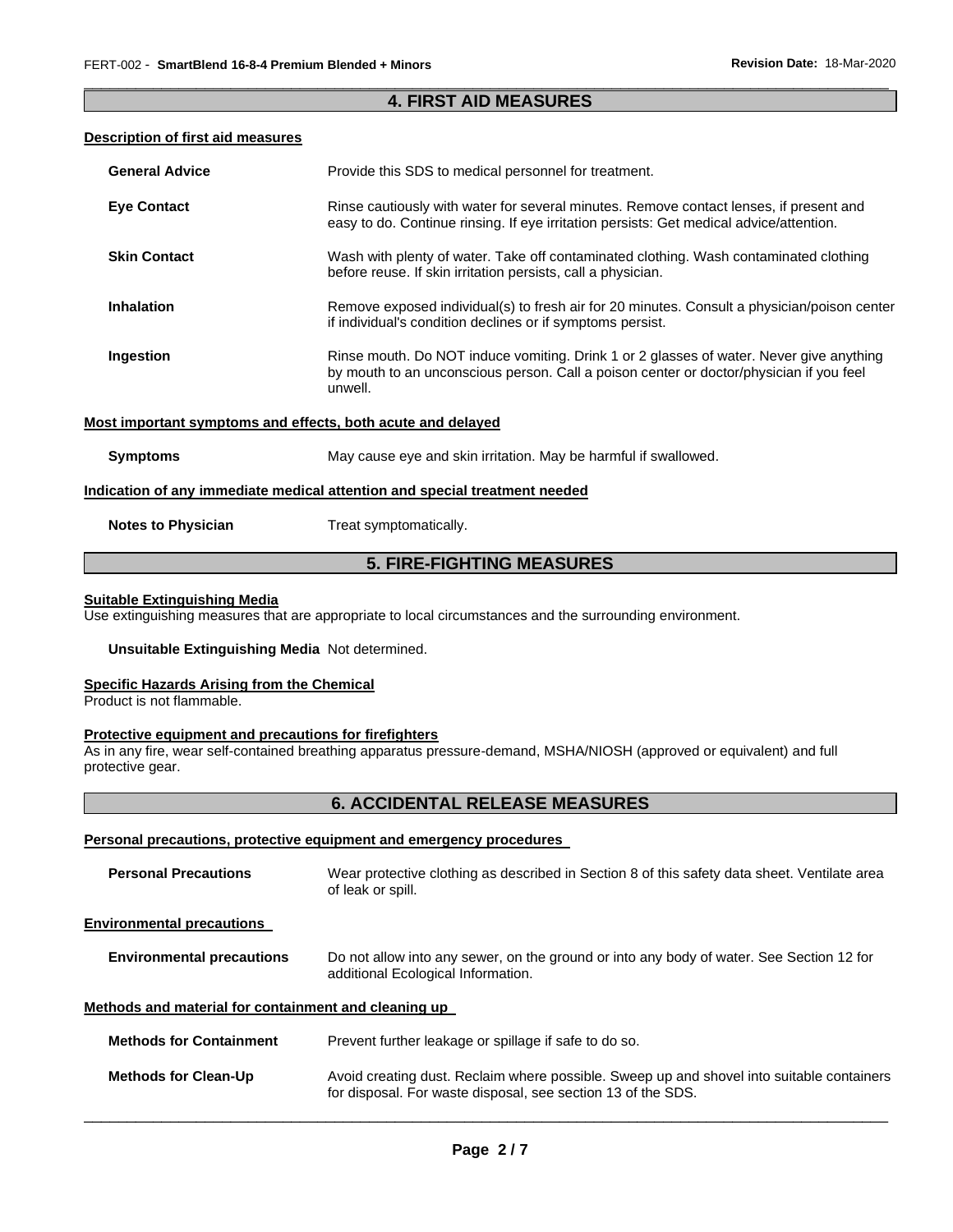#### \_\_\_\_\_\_\_\_\_\_\_\_\_\_\_\_\_\_\_\_\_\_\_\_\_\_\_\_\_\_\_\_\_\_\_\_\_\_\_\_\_\_\_\_\_\_\_\_\_\_\_\_\_\_\_\_\_\_\_\_\_\_\_\_\_\_\_\_\_\_\_\_\_\_\_\_\_\_\_\_\_\_\_\_\_\_\_\_\_\_\_\_\_ **7. HANDLING AND STORAGE**

#### **Precautions for safe handling**

**Advice on Safe Handling** Avoid generation of dust. Wear eye/face protection. Wear protective gloves/protective clothing. Do not eat, drink or smoke when using this product. Use personal protection recommended in Section 8. Wash face, hands and any exposed skin thoroughly after handling. Avoid breathing dusts. Use only in well ventilated areas. Observe precautions found on the label.

#### **Conditions for safe storage, including any incompatibilities**

| Keep containers tightly closed in a dry, cool and well-ventilated place. |
|--------------------------------------------------------------------------|
|                                                                          |

**Incompatible Materials Strong oxidizing agents. Strong acids. Strong bases.** 

#### **8. EXPOSURE CONTROLS/PERSONAL PROTECTION**

| <b>Exposure Guidelines</b>       | This product, as supplied, does not contain any hazardous materials with occupational<br>exposure limits established by the region specific regulatory bodies                                                                                                                                                                  |
|----------------------------------|--------------------------------------------------------------------------------------------------------------------------------------------------------------------------------------------------------------------------------------------------------------------------------------------------------------------------------|
| Appropriate engineering controls |                                                                                                                                                                                                                                                                                                                                |
| <b>Engineering Controls</b>      | Maintain eye wash fountain and quick-drench facilities in work area.                                                                                                                                                                                                                                                           |
|                                  | Individual protection measures, such as personal protective equipment                                                                                                                                                                                                                                                          |
| <b>Eye/Face Protection</b>       | Safety glasses as a minimum for protection. Refer to 29 CFR 1910.133 for eye and face<br>protection regulations.                                                                                                                                                                                                               |
| <b>Skin and Body Protection</b>  | Wear protective gloves and protective clothing. Refer to 29 CFR 1910.138 for appropriate<br>skin and body protection.                                                                                                                                                                                                          |
| <b>Respiratory Protection</b>    | If necessary, wear a MSHA/NIOSH-approved respirator. Refer to 29 CFR 1910.134 for<br>respiratory protection requirements.                                                                                                                                                                                                      |
|                                  | General Hygiene Considerations Avoid contact with skin, eyes and clothing. After handling this product, wash hands before<br>eating, drinking, or smoking. If contact occurs, remove contaminated clothing. If needed,<br>take first aid action shown on section 4 of this SDS. Launder contaminated clothing before<br>reuse. |

## **9. PHYSICAL AND CHEMICAL PROPERTIES**

#### **Information on basic physical and chemical properties**

| <b>Physical state</b>                     | Solid          |                       |                 |
|-------------------------------------------|----------------|-----------------------|-----------------|
| Appearance                                | Not determined | Odor                  | Fertilizer-like |
| Color                                     | Not determined | <b>Odor Threshold</b> | Not determine   |
| <b>Property</b>                           | <b>Values</b>  | Remarks • Method      |                 |
| рH                                        | Not determined |                       |                 |
| Melting point / freezing point            | Not determined |                       |                 |
| Boiling point / boiling range             | Not determined |                       |                 |
| <b>Flash point</b>                        | Not determined |                       |                 |
| <b>Evaporation Rate</b>                   | Not determined |                       |                 |
| <b>Flammability (Solid, Gas)</b>          | Not determined |                       |                 |
| <b>Flammability Limit in Air</b>          |                |                       |                 |
| Upper flammability or explosive<br>limits | Not determined |                       |                 |
|                                           |                |                       |                 |

**Odor Threshold Not determined**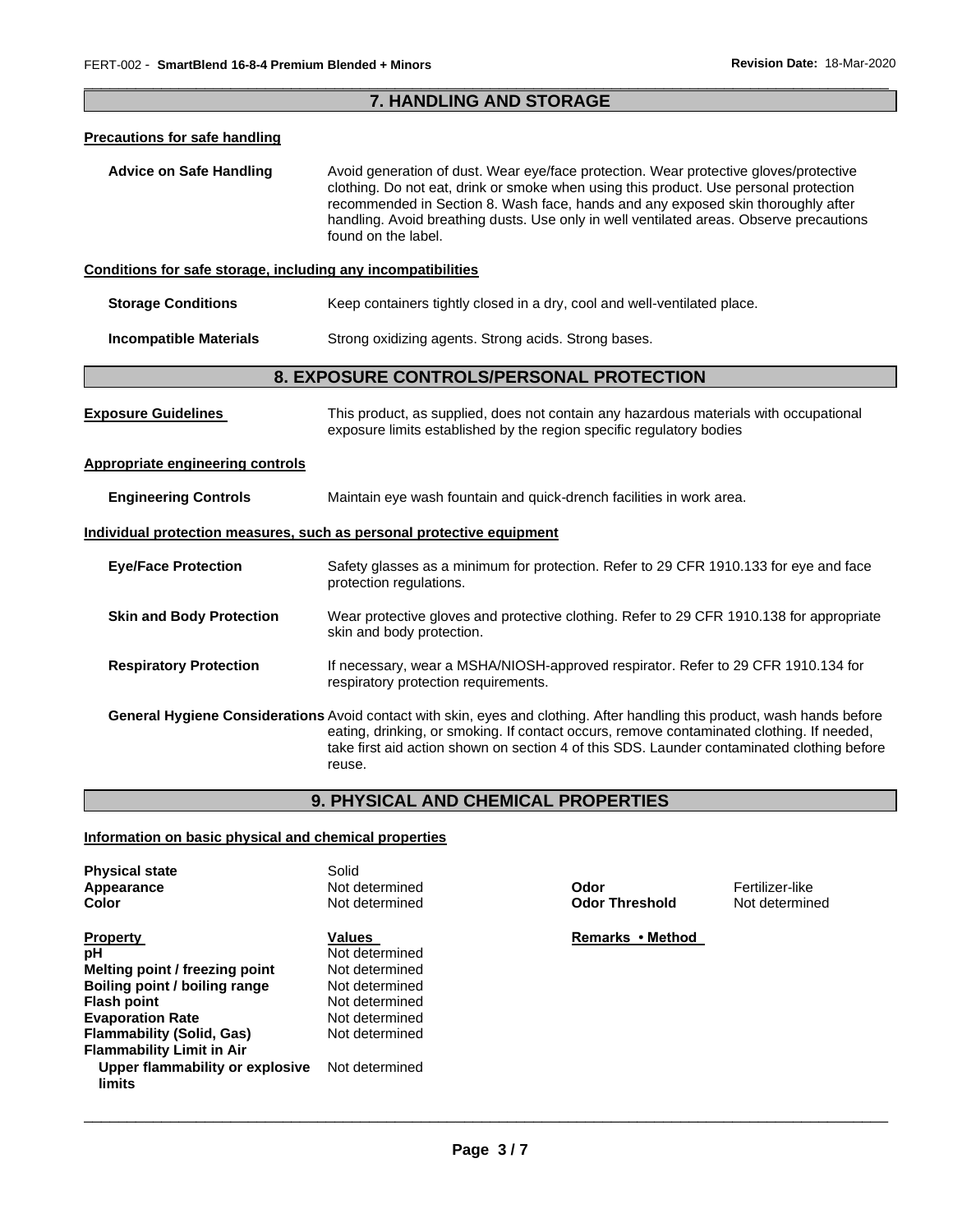| Lower flammability or explosive  | Not determined   |
|----------------------------------|------------------|
| limits                           |                  |
| <b>Vapor Pressure</b>            | Not determined   |
| <b>Vapor Density</b>             | Not determined   |
| <b>Relative Density</b>          | Not determined   |
| <b>Water Solubility</b>          | Soluble in water |
| Solubility in other solvents     | Not determined   |
| <b>Partition Coefficient</b>     | Not determined   |
| <b>Autoignition temperature</b>  | Not determined   |
| <b>Decomposition temperature</b> | Not determined   |
| <b>Kinematic viscosity</b>       | Not determined   |
| <b>Dynamic Viscosity</b>         | Not determined   |
| <b>Explosive Properties</b>      | Not determined   |
| <b>Oxidizing Properties</b>      | Not determined   |
|                                  |                  |

## **10. STABILITY AND REACTIVITY**

\_\_\_\_\_\_\_\_\_\_\_\_\_\_\_\_\_\_\_\_\_\_\_\_\_\_\_\_\_\_\_\_\_\_\_\_\_\_\_\_\_\_\_\_\_\_\_\_\_\_\_\_\_\_\_\_\_\_\_\_\_\_\_\_\_\_\_\_\_\_\_\_\_\_\_\_\_\_\_\_\_\_\_\_\_\_\_\_\_\_\_\_\_

#### **Reactivity**

Not reactive under normal conditions.

#### **Chemical stability**

Stable under recommended storage conditions.

#### **Possibility of hazardous reactions**

None under normal processing.

#### **Conditions to Avoid**

Keep out of reach of children. Avoid generation of dust.

#### **Incompatible materials**

Strong oxidizing agents. Strong acids. Strong bases.

#### **Hazardous decomposition products**

None known based on information supplied.

## **11. TOXICOLOGICAL INFORMATION**

#### **Information on likely routes of exposure**

| <b>Product Information</b> |                                                     |  |
|----------------------------|-----------------------------------------------------|--|
| <b>Eve Contact</b>         | May cause mechanical eye irritation.                |  |
| <b>Skin Contact</b>        | Prolonged contact may cause redness and irritation. |  |
| <b>Inhalation</b>          | May cause irritation if inhaled.                    |  |
| Ingestion                  | May be harmful if swallowed.                        |  |

#### **Component Information**

| <b>Chemical name</b>                 | Oral LD50            | <b>Dermal LD50</b>      | <b>Inhalation LC50</b> |
|--------------------------------------|----------------------|-------------------------|------------------------|
| Ammonium Sulfate<br>7783-20-2        | $= 2840$ mg/kg (Rat) | $>$ 2000 mg/kg (Rat)    | $\blacksquare$         |
| Mono-ammonium Phosphate<br>7722-76-1 | $= 5750$ mg/kg (Rat) | $>$ 7940 mg/kg (Rabbit) | -                      |
| Potassium Chloride<br>7447-40-7      | $= 2600$ mg/kg (Rat) |                         | $\sim$                 |
| Urea<br>$57-13-6$                    | $= 8471$ mg/kg (Rat) |                         |                        |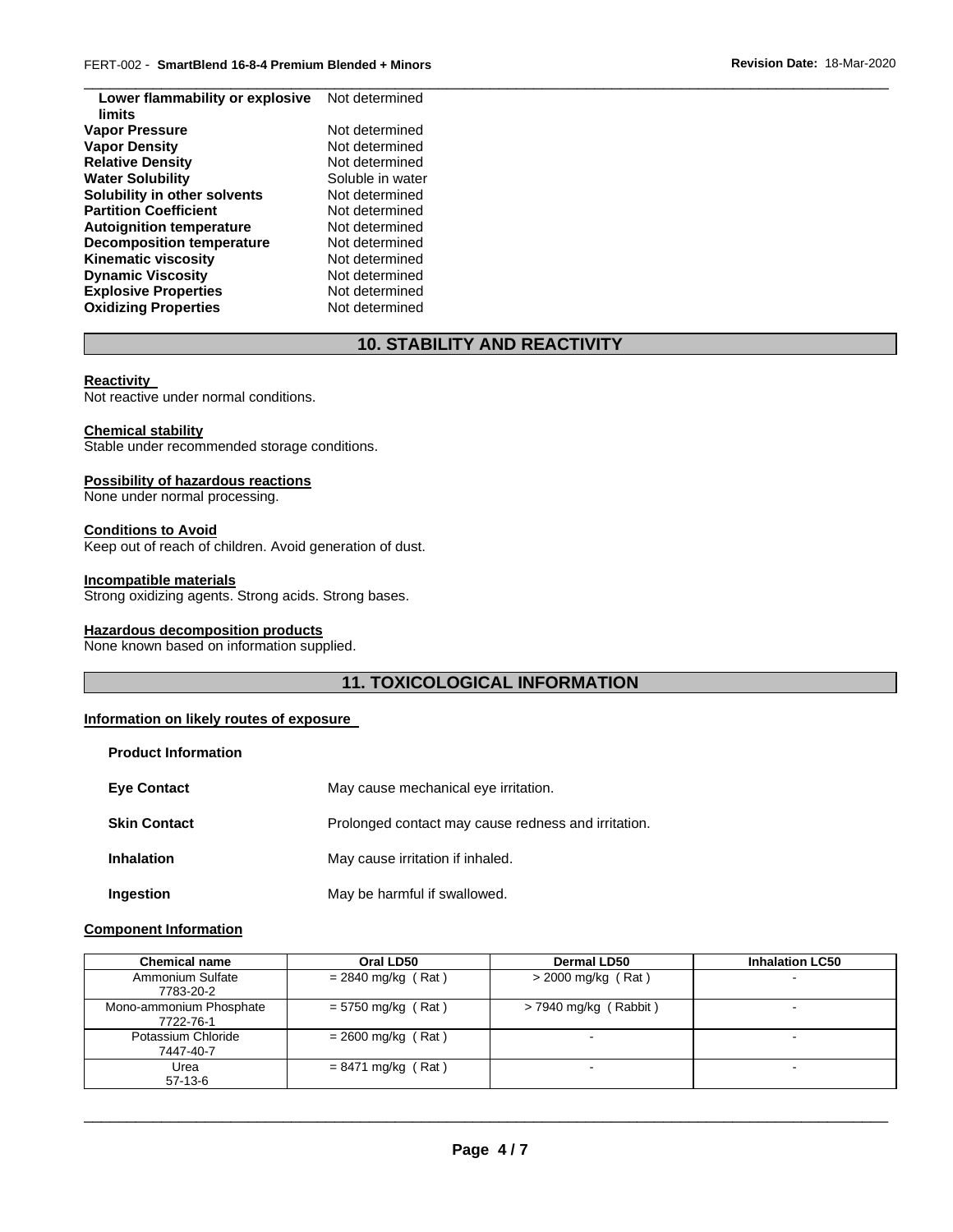#### **Symptoms related to the physical, chemical and toxicological characteristics**

| <b>Symptoms</b> | Please see section 4 of this SDS for symptoms. |
|-----------------|------------------------------------------------|
|                 |                                                |

#### **Delayed and immediate effects as well as chronic effects from short and long-term exposure**

**Carcinogenicity** Based on the information provided, this product does not contain any carcinogens or potential carcinogens as listed by OSHA, IARC or NTP.

\_\_\_\_\_\_\_\_\_\_\_\_\_\_\_\_\_\_\_\_\_\_\_\_\_\_\_\_\_\_\_\_\_\_\_\_\_\_\_\_\_\_\_\_\_\_\_\_\_\_\_\_\_\_\_\_\_\_\_\_\_\_\_\_\_\_\_\_\_\_\_\_\_\_\_\_\_\_\_\_\_\_\_\_\_\_\_\_\_\_\_\_\_

#### **Numerical measures of toxicity**

#### **The following values are calculated based on chapter 3.1 of the GHS document** . **Oral LD50** 3,110.60 mg/kg

## **12. ECOLOGICAL INFORMATION**

#### **Ecotoxicity**

Toxic to aquatic life with long lasting effects.

#### **Component Information**

| <b>Chemical name</b>    | Algae/aquatic plants   | <b>Fish</b>                         | Crustacea                        |
|-------------------------|------------------------|-------------------------------------|----------------------------------|
| Ammonium Sulfate        |                        | 250: 96 h Brachydanio rerio mg/L    | 14: 48 h Daphnia magna mg/L LC50 |
| 7783-20-2               |                        | LC50 32.2 - 41.9: 96 h              | 423: 24 h Daphnia magna mg/L     |
|                         |                        | Oncorhynchus mykiss mg/L LC50       | EC50                             |
|                         |                        | flow-through 18: 96 h Cyprinus      |                                  |
|                         |                        | carpio mg/L LC50 123 - 128: 96 h    |                                  |
|                         |                        | Poecilia reticulata mg/L LC50 semi- |                                  |
|                         |                        | static 460 - 1000: 96 h Leuciscus   |                                  |
|                         |                        | idus mg/L LC50 static 420: 96 h     |                                  |
|                         |                        | Brachydanio rerio mg/L LC50 semi-   |                                  |
|                         |                        | static 480: 96 h Brachydanio rerio  |                                  |
|                         |                        | mg/L LC50 flow-through 126: 96 h    |                                  |
|                         |                        | Poecilia reticulata mg/L LC50 5.2 - |                                  |
|                         |                        | 8.2: 96 h Oncorhynchus mykiss       |                                  |
|                         |                        | mg/L LC50 static 100: 96 h          |                                  |
|                         |                        | Pimephales promelas mg/L LC50       |                                  |
| Mono-ammonium Phosphate |                        | 85.9: 96 h Oncorhynchus mykiss      |                                  |
| 7722-76-1               |                        | mg/L LC50 static                    |                                  |
| Potassium Chloride      | 2500: 72 h Desmodesmus | 1060: 96 h Lepomis macrochirus      | 83: 48 h Daphnia magna mg/L      |
| 7447-40-7               | subspicatus mg/L EC50  | mg/L LC50 static 750 - 1020: 96 h   | EC50 Static 825: 48 h Daphnia    |
|                         |                        | Pimephales promelas mg/L LC50       | magna mg/L EC50                  |
|                         |                        | static                              |                                  |
| Urea                    |                        | 16200 - 18300: 96 h Poecilia        | 10000: 24 h Daphnia magna Straus |
| $57-13-6$               |                        | reticulata mg/L LC50                | mg/L EC50 3910: 48 h Daphnia     |
|                         |                        |                                     | magna mg/L EC50 Static           |

#### **Persistence/Degradability**

Not determined.

#### **Bioaccumulation**

There is no data for this product.

#### **Mobility**

| <b>Chemical name</b> | coefficient<br>Partition |
|----------------------|--------------------------|
| Ammonium Sulfate     | - J. .                   |
| 7783-20-<br>$\sim$   |                          |

## **Other Adverse Effects**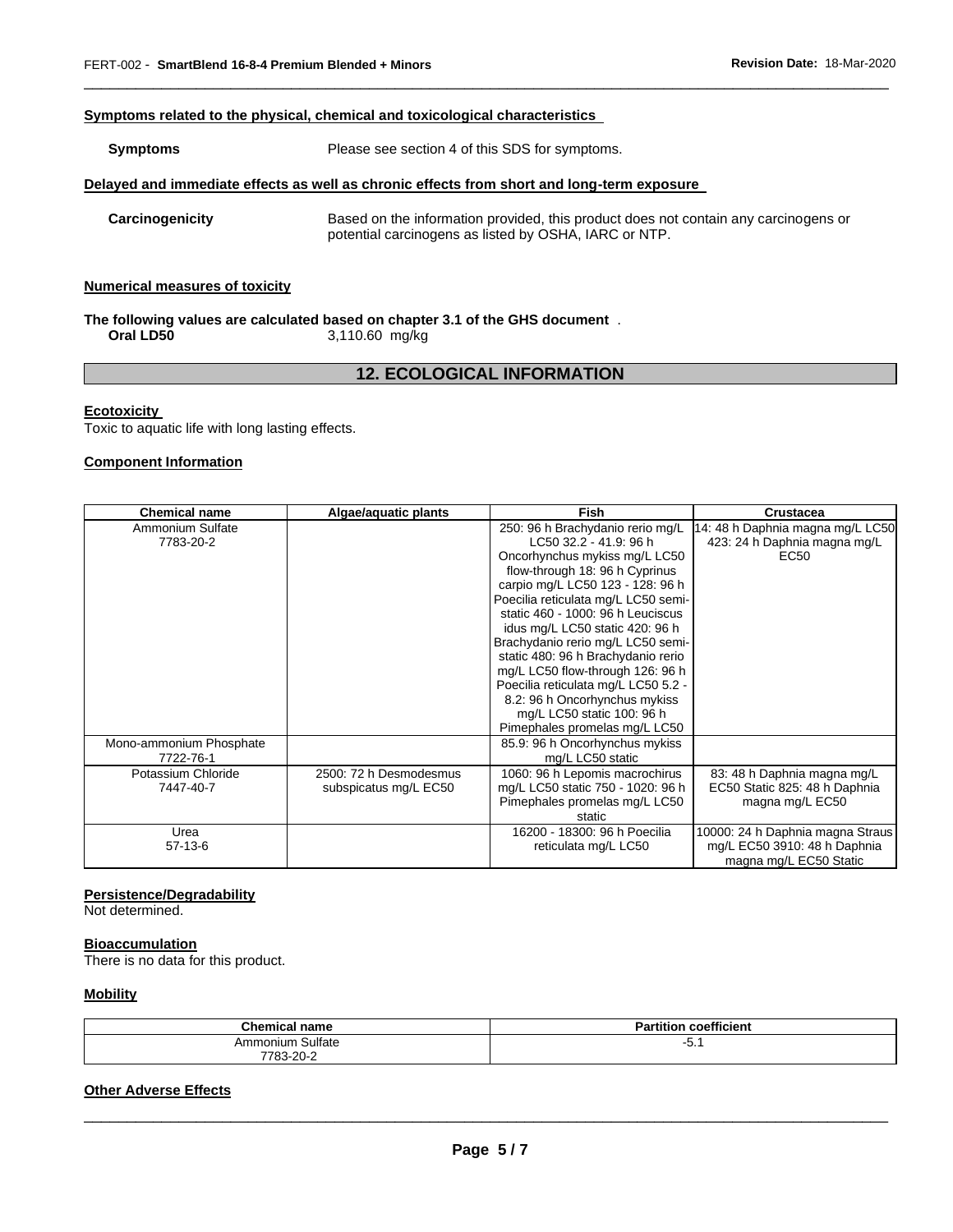#### Not determined

## **13. DISPOSAL CONSIDERATIONS**

\_\_\_\_\_\_\_\_\_\_\_\_\_\_\_\_\_\_\_\_\_\_\_\_\_\_\_\_\_\_\_\_\_\_\_\_\_\_\_\_\_\_\_\_\_\_\_\_\_\_\_\_\_\_\_\_\_\_\_\_\_\_\_\_\_\_\_\_\_\_\_\_\_\_\_\_\_\_\_\_\_\_\_\_\_\_\_\_\_\_\_\_\_

#### **Waste Treatment Methods**

| <b>Disposal of Wastes</b>        | Disposal should be in accordance with applicable regional, national and local laws and<br>regulations.                         |  |  |  |  |
|----------------------------------|--------------------------------------------------------------------------------------------------------------------------------|--|--|--|--|
| <b>Contaminated Packaging</b>    | Disposal should be in accordance with applicable regional, national and local laws and<br>regulations.                         |  |  |  |  |
| <b>14. TRANSPORT INFORMATION</b> |                                                                                                                                |  |  |  |  |
| <b>Note</b>                      | Please see current shipping paper for most up to date shipping information, including<br>exemptions and special circumstances. |  |  |  |  |
| <b>DOT</b>                       | Not regulated                                                                                                                  |  |  |  |  |
| <b>IATA</b>                      | Not regulated                                                                                                                  |  |  |  |  |
| <b>IMDG</b>                      | Not regulated                                                                                                                  |  |  |  |  |

## **15. REGULATORY INFORMATION**

#### **International Inventories**

| <b>Chemical name</b>    |   | <b>TSCA TSCA Inventory DSL/NDSL EINECS/ELI</b> |            | <b>ENCS</b> | <b>IECSC</b> | <b>KECL</b> | <b>PICCS</b> | <b>AICS</b> |
|-------------------------|---|------------------------------------------------|------------|-------------|--------------|-------------|--------------|-------------|
|                         |   | <b>Status</b>                                  | <b>NCS</b> |             |              |             |              |             |
| Ammonium Sulfate        |   | <b>ACTIVE</b>                                  |            |             |              |             |              |             |
| Mono-ammonium Phosphate |   | <b>ACTIVE</b>                                  |            |             |              |             |              |             |
| Iron saccharate         |   |                                                |            |             |              |             |              |             |
| Potassium Chloride      | ⌒ | <b>ACTIVE</b>                                  |            |             |              |             |              |             |
| Urea                    |   | <b>ACTIVE</b>                                  |            |             |              |             |              |             |

**Legend:** 

*TSCA - United States Toxic Substances Control Act Section 8(b) Inventory* 

*DSL/NDSL - Canadian Domestic Substances List/Non-Domestic Substances List* 

*EINECS/ELINCS - European Inventory of Existing Chemical Substances/European List of Notified Chemical Substances* 

*ENCS - Japan Existing and New Chemical Substances* 

*IECSC - China Inventory of Existing Chemical Substances* 

*KECL - Korean Existing and Evaluated Chemical Substances* 

*PICCS - Philippines Inventory of Chemicals and Chemical Substances* 

*AICS - Australian Inventory of Chemical Substances* 

#### **US Federal Regulations**

#### **CERCLA**

This material, as supplied, does not contain any substances regulated as hazardous substances under the Comprehensive Environmental Response Compensation and Liability Act (CERCLA) (40 CFR 302) or the Superfund Amendments and Reauthorization Act (SARA) (40 CFR 355).

## **SARA 313**